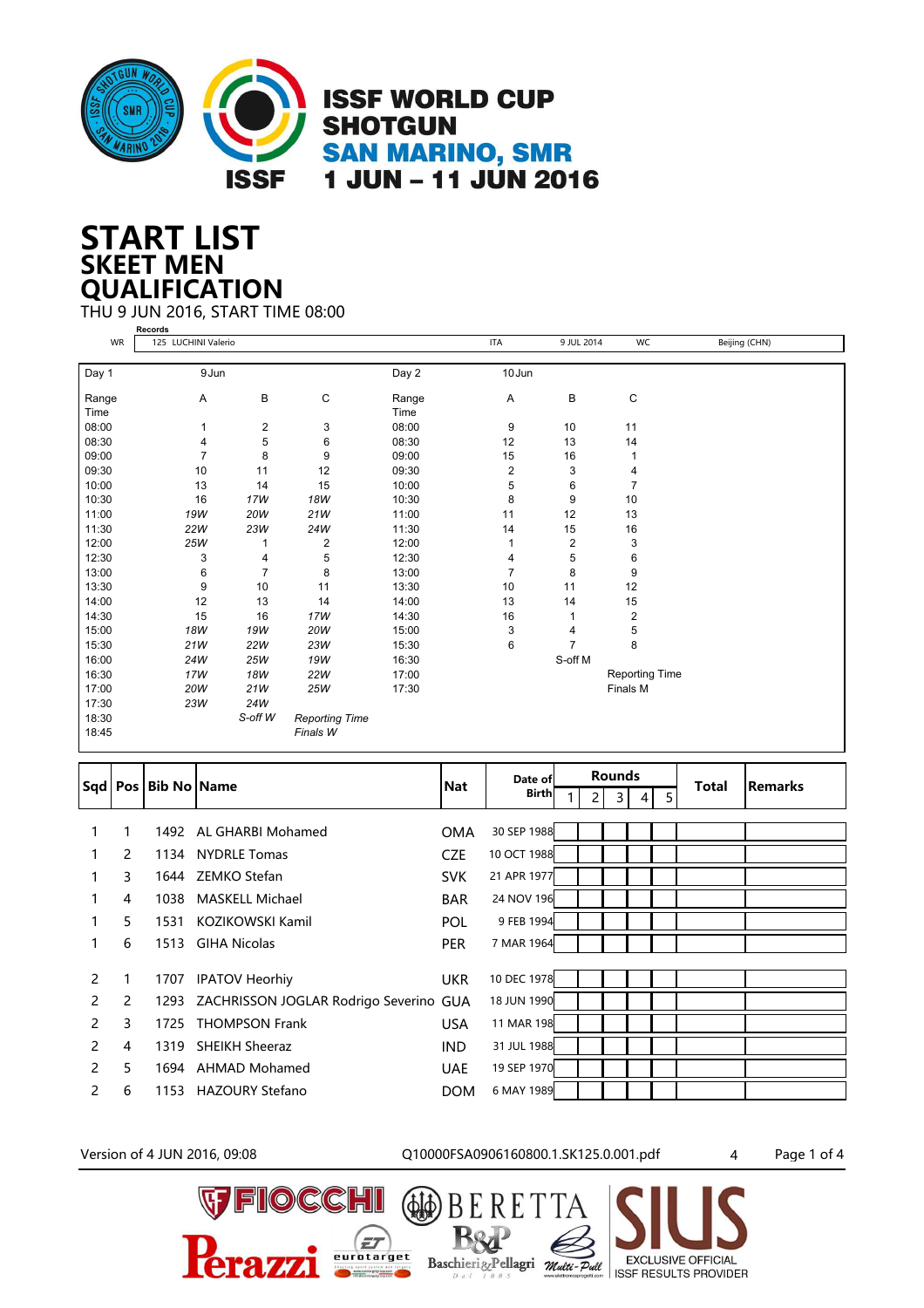|   |              |                           |                                     |            | Date of     | <b>Rounds</b>       |   |        |       |                |  |
|---|--------------|---------------------------|-------------------------------------|------------|-------------|---------------------|---|--------|-------|----------------|--|
|   |              | Sqd   Pos   Bib No   Name |                                     | <b>Nat</b> | Birth       | $\overline{c}$<br>1 | 3 | 5<br>4 | Total | <b>Remarks</b> |  |
| 3 | 1            |                           | 1655 NILSSON Stefan                 | <b>SWE</b> | 12 AUG 1990 |                     |   |        |       |                |  |
| 3 | 2            | 1271                      | <b>KORTE Sven</b>                   | <b>GER</b> | 9 JAN 1990  |                     |   |        |       |                |  |
| 3 | 3            |                           | 1107 RODRIGUEZ MARTINEZ Juan Miguel | <b>CUB</b> | 26 MAY 1967 |                     |   |        |       |                |  |
| 3 | 4            | 1397                      | <b>UPELNIEKS Dainis</b>             | LAT        | 1 OCT 1982  |                     |   |        |       |                |  |
| 3 | 5            | 1070                      | <b>BLADES Michael Paul</b>          | CAN        | 21 MAR 198  |                     |   |        |       |                |  |
| 3 | 6            | 1347                      | <b>CASSANDRO Tammaro</b>            | ITA.       | 5 APR 1993  |                     |   |        |       |                |  |
|   |              |                           |                                     |            |             |                     |   |        |       |                |  |
| 4 | 1            |                           | 1504 CHAND Usman                    | <b>PAK</b> | 18 DEC 1984 |                     |   |        |       |                |  |
| 4 | 2            | 1330                      | <b>BUCHANAN Alexander</b>           | <b>IRL</b> | 27 JUN 1958 |                     |   |        |       |                |  |
| 4 | 3            |                           | 1385 YECHSHENKO Alexandr            | KAZ        | 9 SEP 1987  |                     |   |        |       |                |  |
| 4 | 4            | 1227                      | <b>PETIT Emmanuel</b>               | <b>FRA</b> | 4 DEC 1972  |                     |   |        |       |                |  |
| 4 | 5            | 1206                      | <b>LAITINEN Timo</b>                | <b>FIN</b> | 3 SEP 1972  |                     |   |        |       |                |  |
| 4 | 6            | 1410                      | RACINSKAS Ronaldas                  | LTU        | 13 MAY 1968 |                     |   |        |       |                |  |
| 5 | 1            |                           | 1474 FILTVEDT Jonas                 | <b>NOR</b> | 21 FEB 1987 |                     |   |        |       |                |  |
| 5 | 2            | 1256                      | <b>KVATADZE David</b>               | <b>GEO</b> | 25 MAY 1961 |                     |   |        |       |                |  |
| 5 | 3            | 1027                      | <b>ERBSCHWENDTNER Josef</b>         | <b>AUT</b> | 7 AUG 1959  |                     |   |        |       |                |  |
| 5 | 4            | 1558                      | <b>AL-ATTIYA Nasser</b>             | QAT        | 21 DEC 1970 |                     |   |        |       |                |  |
| 5 | 5            |                           | 1064 ANGELOV Vasil                  | <b>BUL</b> | 5 DEC 1985  |                     |   |        |       |                |  |
| 5 | 6            |                           | 1238 FAIRCLOUGH Jack                | <b>GBR</b> | 11 MAR 199  |                     |   |        |       |                |  |
|   |              |                           |                                     |            |             |                     |   |        |       |                |  |
| 6 | 1            | 1164                      | <b>DONATO Franco</b>                | EGY        | 8 SEP 1981  |                     |   |        |       |                |  |
| 6 | 2            | 1145                      | <b>KARLSEN Alexander</b>            | <b>DEN</b> | 14 APR 1998 |                     |   |        |       |                |  |
| 6 | 3            | 1116                      | <b>CHASIKOS Andreas</b>             | <b>CYP</b> | 7 JUN 1984  |                     |   |        |       |                |  |
| 6 | 4            | 1584                      | <b>ZEMLIN Alexander</b>             | <b>RUS</b> | 2 JAN 1991  |                     |   |        |       |                |  |
| 6 | 5            | 1616                      | <b>STOJADINOVIC Goran</b>           | <b>SRB</b> | 6 MAR 1973  |                     |   |        |       |                |  |
| 6 | 6            |                           | 1624 RAMELLA Fabio                  | SUI        | 18 JUN 1980 |                     |   |        |       |                |  |
| 7 | 1            | 1514                      | MATELLINI WALKER Marco Rodolfo      | <b>PER</b> | 18 JAN 1972 |                     |   |        |       |                |  |
| 7 | 2            |                           | 1442 DIMITROV Bozhidar Vasilev      | MLT        | 20 MAR 197  |                     |   |        |       |                |  |
| 7 | 3            |                           | 1391 ALRASHIDI Abdullah             | <b>ISP</b> | 21 AUG 1963 |                     |   |        |       |                |  |
| 7 | 4            | 1657                      | <b>SVENSSON Marcus</b>              | <b>SWE</b> | 22 MAR 199  |                     |   |        |       |                |  |
| 7 | 5            |                           | 1634 LAUKO Dominik                  | <b>SVK</b> | 8 OCT 1997  |                     |   |        |       |                |  |
| 7 | 6            | 1709                      | MILCHEV Mikola                      | <b>UKR</b> | 3 NOV 1967  |                     |   |        |       |                |  |
|   |              |                           |                                     |            |             |                     |   |        |       |                |  |
| 8 | 1            |                           | 1257 KVATADZE Givi                  | GEO        | 3 AUG 1987  |                     |   |        |       |                |  |
| 8 | 2            |                           | 1356 LODDE Luigi                    | <b>ITA</b> | 19 APR 1980 |                     |   |        |       |                |  |
| 8 | 3            |                           | 1113 ACHILLEOS Georgios             | <b>CYP</b> | 24 DEC 1980 |                     |   |        |       |                |  |
| 8 | 4            |                           | 1137 SYCHRA Jan                     | <b>CZE</b> | 21 MAR 196  |                     |   |        |       |                |  |
| 8 | 5            |                           | 1475 JENSEN Tom Beier               | <b>NOR</b> | 26 JAN 1990 |                     |   |        |       |                |  |
| 9 | $\mathbf{1}$ |                           | 1210 TAKANEN Tommi                  | <b>FIN</b> | 15 DEC 1989 |                     |   |        |       |                |  |
| 9 | 2            |                           | 1383 POCHIVALOV David               | KAZ        | 5 SEP 1997  |                     |   |        |       |                |  |
| 9 | 3            |                           | 1322 SINGH Smit                     | IND        | 18 JAN 1991 |                     |   |        |       |                |  |
| 9 | 4            |                           | 1269 HAASE Felix                    | <b>GER</b> | 9 JUN 1994  |                     |   |        |       |                |  |
| 9 | 5            |                           | 1054 GUTIERREZ Lucio Zacarias       | <b>BRA</b> | 30 JUN 1963 |                     |   |        |       |                |  |
| 9 | 6            |                           | 1223 DELAUNAY Eric                  | <b>FRA</b> | 4 DEC 1987  |                     |   |        |       |                |  |
|   |              |                           |                                     |            |             |                     |   |        |       |                |  |

**Pera** 

**GALOCCHI** 

eurotarget

Version of 4 JUN 2016, 09:08 <br>
Q10000FSA0906160800.1.SK125.0.001.pdf 4 Page 2 of 4

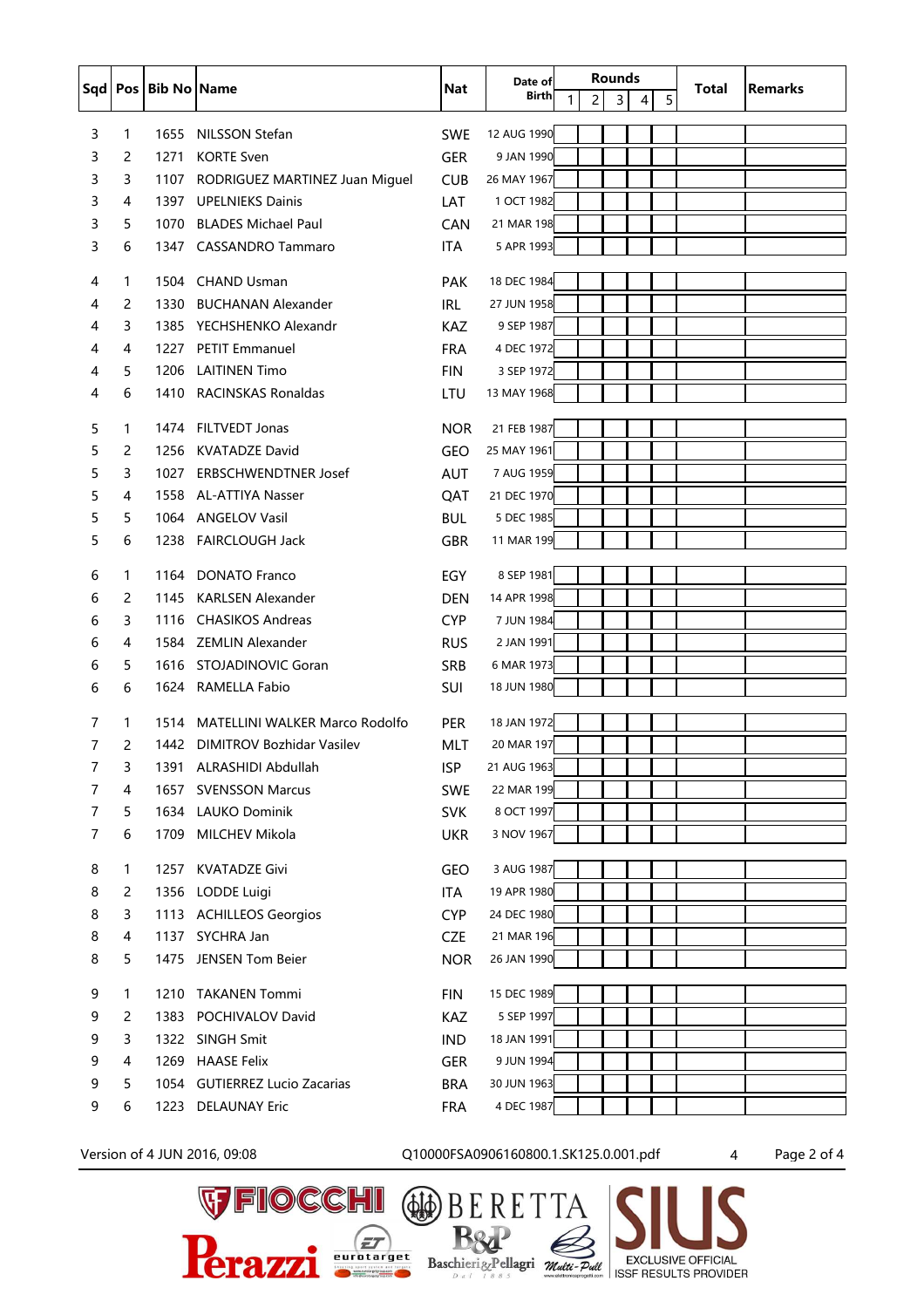|    | Sqd   Pos   Bib No   Name |              |                                                   |            | Date of     | <b>Rounds</b> |                |   |   |   |              | <b>Remarks</b> |
|----|---------------------------|--------------|---------------------------------------------------|------------|-------------|---------------|----------------|---|---|---|--------------|----------------|
|    |                           |              |                                                   | <b>Nat</b> | Birth       | 1             | $\overline{c}$ | 3 | 4 | 5 | <b>Total</b> |                |
| 10 | 1                         | 1146         | PETERSEN Emil Kjelgaard                           | <b>DEN</b> | 16 AUG 1998 |               |                |   |   |   |              |                |
| 10 | 2                         | 1165         | <b>HAMDY Mostafa</b>                              | EGY        | 18 JAN 1972 |               |                |   |   |   |              |                |
| 10 | 3                         | 1230         | <b>TERRAS Anthony</b>                             | <b>FRA</b> | 21 JUN 1985 |               |                |   |   |   |              |                |
| 10 | 4                         | 1699         | <b>BIN FUTTAIS Saif</b>                           | <b>UAE</b> | 2 SEP 1973  |               |                |   |   |   |              |                |
| 10 | 5                         | 1188         | <b>VELLESTE Reino</b>                             | <b>EST</b> | 22 MAY 1996 |               |                |   |   |   |              |                |
| 10 | 6                         | 1268         | <b>HAAGA Vincent</b>                              | <b>GER</b> | 11 JUL 1995 |               |                |   |   |   |              |                |
|    |                           |              |                                                   |            |             |               |                |   |   |   |              |                |
| 11 | 1                         | 1071         | <b>MCBRIDE Richard</b>                            | CAN        | 16 MAR 196  |               |                |   |   |   |              |                |
| 11 | 2                         | 1559         | <b>HAMAD Rashid</b>                               | QAT        | 18 OCT 1987 |               |                |   |   |   |              |                |
| 11 | 3                         |              | 1614 AMANOVIC Jovan                               | <b>SRB</b> | 14 SEP 1975 |               |                |   |   |   |              |                |
| 11 | 4                         | 1710         | NAUMENKO Oleksiy                                  | <b>UKR</b> | 16 MAY 1994 |               |                |   |   |   |              |                |
| 11 | 5                         | 1565         | <b>GHETU Vlad-Mihail</b>                          | <b>ROU</b> | 15 SEP 2000 |               |                |   |   |   |              |                |
| 11 | 6                         | 1331         | <b>BUCHANAN Clement Alexander</b>                 | IRL        | 20 DEC 1994 |               |                |   |   |   |              |                |
| 12 | 1                         | 1320         | SINGH Man                                         | <b>IND</b> | 1 DEC 1988  |               |                |   |   |   |              |                |
| 12 | 2                         | 1515         | QAHHAT METWASI Khalid                             | <b>PER</b> | 12 DEC 1962 |               |                |   |   |   |              |                |
| 12 | 3                         | 1144         | <b>HANSEN Jesper</b>                              | <b>DEN</b> | 19 NOV 198  |               |                |   |   |   |              |                |
| 12 | 4                         | 1498         | AL ZAHLI Bader                                    | <b>OMA</b> | 27 FEB 1979 |               |                |   |   |   |              |                |
| 12 | 5                         | 1258         | NARCHEMASHVILI Vladimir                           | GEO        | 24 JUL 1994 |               |                |   |   |   |              |                |
| 12 | 6                         | 1535         | <b>WERYS Jakub</b>                                | POL        | 17 MAR 199  |               |                |   |   |   |              |                |
| 13 | 1                         |              |                                                   |            | 31 JUL 1971 |               |                |   |   |   |              |                |
| 13 | 2                         | 1580<br>1028 | <b>SHOMIN Valeriy</b><br><b>FEILHAMMER Martin</b> | <b>RUS</b> | 6 OCT 1989  |               |                |   |   |   |              |                |
|    |                           |              |                                                   | <b>AUT</b> |             |               |                |   |   |   |              |                |
| 13 | 3                         | 1505         | <b>KHAN Shameil</b>                               | <b>PAK</b> | 31 JAN 1983 |               |                |   |   |   |              |                |
| 13 | 4                         | 1360         | ROSSETTI Gabriele                                 | ITA        | 7 MAR 1995  |               |                |   |   |   |              |                |
| 13 | 5                         | 1175         | ARAMBURU Juan Jose                                | ESP        | 13 OCT 1981 |               |                |   |   |   |              |                |
| 13 | 6                         | 1633         | <b>KRCMAR Dominik</b>                             | <b>SVK</b> | 1 APR 1996  |               |                |   |   |   |              |                |
| 14 | 1                         | 1152         | DUJARRIC LEMBCKE Julio Elizardo                   | <b>DOM</b> | 28 DEC 1977 |               |                |   |   |   |              |                |
| 14 | 2                         | 1202         | KOSSI Oskari                                      | <b>FIN</b> | 18 NOV 198  |               |                |   |   |   |              |                |
| 14 | 3                         |              | 1247 LLEWELLIN Ben William David                  | GBR        | 11 JUL 1994 |               |                |   |   |   |              |                |
| 14 | 4                         | 1283         | MITAS Efthimios                                   | <b>GRE</b> | 15 MAY 1985 |               |                |   |   |   |              |                |
| 14 | 5                         | 1398         | <b>ABOLINS Egils</b>                              | LAT        | 31 MAR 198  |               |                |   |   |   |              |                |
| 15 | 1                         |              | 1443 FARRUGIA Clive                               | MLT        | 25 JUN 1991 |               |                |   |   |   |              |                |
| 15 | 2                         | 1008         | <b>GIL Federico</b>                               | ARG        | 29 APR 1988 |               |                |   |   |   |              |                |
| 15 | 3                         | 1477         | UNDSETH Ole Eilif                                 | <b>NOR</b> | 2 MAY 1980  |               |                |   |   |   |              |                |
| 15 | 4                         | 1378         | <b>KULIKOV Vitaliy</b>                            | KAZ        | 13 NOV 198  |               |                |   |   |   |              |                |
| 15 | 5                         |              | 1654 MOBERG Edvin                                 | <b>SWE</b> | 10 FEB 1994 |               |                |   |   |   |              |                |
|    |                           |              |                                                   |            |             |               |                |   |   |   |              |                |
| 16 | 1                         |              | 1467 HACCOU Tobias                                | <b>NED</b> | 6 SEP 1999  |               |                |   |   |   |              |                |
| 16 | 2                         |              | 1722 HANCOCK Vincent                              | <b>USA</b> | 19 MAR 198  |               |                |   |   |   |              |                |
| 16 | 3                         |              | 1168 MEHELBA Azmy                                 | EGY        | 26 MAR 199  |               |                |   |   |   |              |                |
| 16 | 4                         |              | 1135 SLAVICEK Milos                               | CZE        | 24 NOV 199  |               |                |   |   |   |              |                |
| 16 | 5                         |              | 1115 ANTONIOU Sotiris                             | <b>CYP</b> | 12 APR 1996 |               |                |   |   |   |              |                |

**VEIOCCHI**<br>Perazzi

## Version of 4 JUN 2016, 09:08 Q10000FSA0906160800.1.SK125.0.001.pdf 86 4 Page 3 of 4

RETTA

Baschierig-Pellagri *Mutti-Putt* EXCLUSIVE OFFICIAL

(AD B

**B&P** 

 $\boxed{\mathcal{F}}$ 

F7

**EXCLUSIVE OFFICIAL**